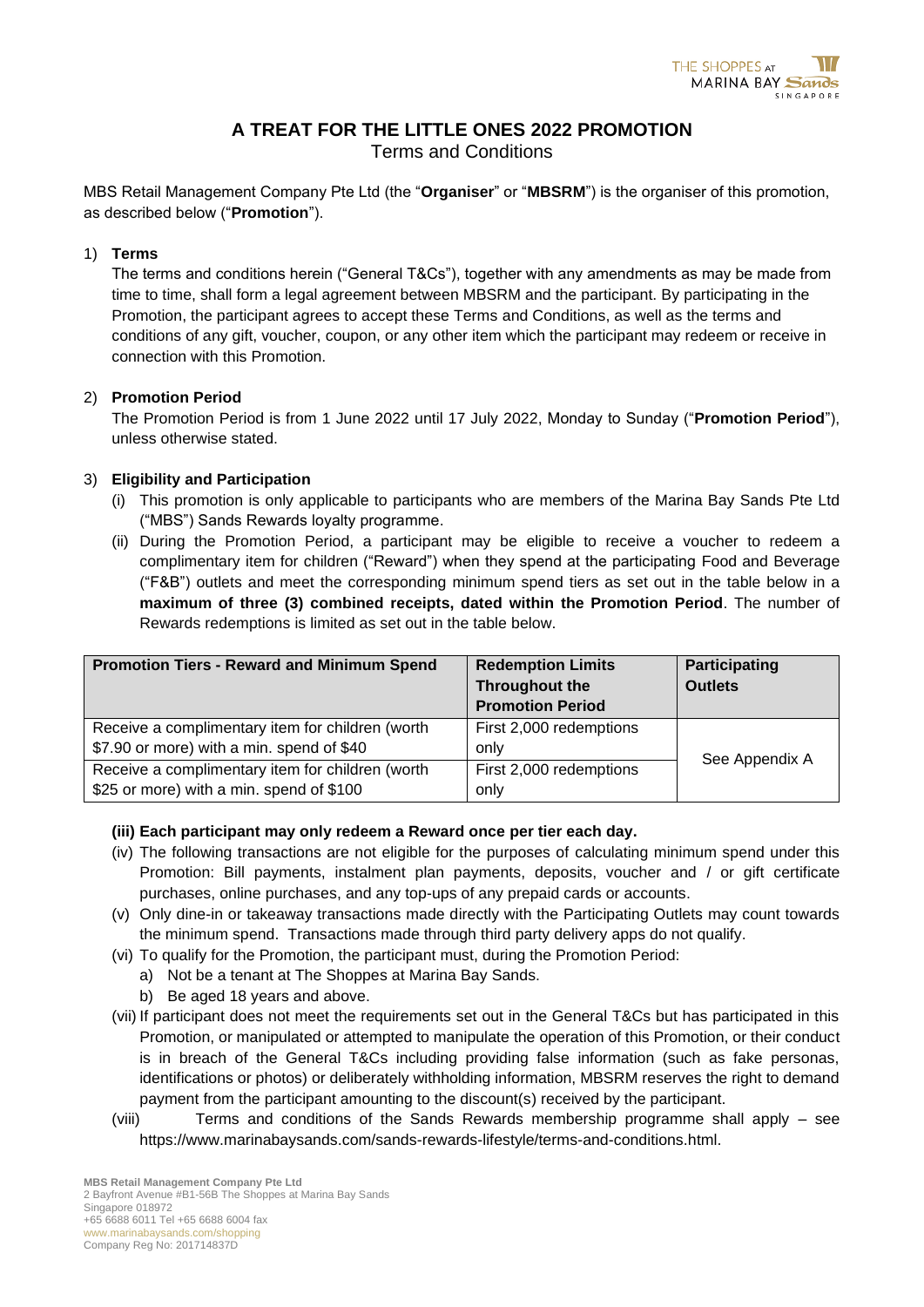#### 4) **Redemption of Reward**

- (i) The Reward is to be redeemed at the Retail Concierge counter at The Shoppes at Marina Bay Sands on Level 1 near the Sands Expo & Convention Centre.
- (ii) The participant must furnish the following at the Retail Concierge counter, to qualify for redemption:
	- a) Valid original receipt(s) evidencing purchase. Each receipt may only be used once and only be used to redeem a Reward only under one promotion tier.
	- b) Valid government-issued identification card or passport
	- c) Valid Sands Rewards Membership card or e-card
- (iii) The Reward is only valid for redemption at the Foutlet listed on the front of the voucher, located at The Shoppes at Marina Bay Sands ("Outlet"). The Rewards will be distributed at random, and participants may not select the Outlet for the voucher they receive. All other terms and conditions printed on the voucher for the usage of the voucher, including any stipulated expiry date or specific outlets applicability, will apply. All vouchers are non-exchangeable, non-transferable, non-cashable and subject to availability on a first-come-first-serve basis.

#### 5) **Publicity and Intellectual Property.**

- (i) By participating in this Promotion, participant agrees to MBSRM or any of its related companies including but not limited to MBS in Singapore, Las Vegas Sands Corporation in the U.S. (collectively, the "**Company**"), the Company's agents and third party service providers and governmental and regulatory authorities (whether located in Singapore or elsewhere) (collectively, the "**Parties**") to collect, use, store, disclose to the Parties, and/or broadcast via any corporate and public media platforms in any jurisdiction ("**Use**") participant's personal data as collected by MBSRM from time to time (the "**Data**") for the purposes of:
	- a) processing and administering matters relating to this Promotion, customer service matters (e.g. contacting participant for surveys, conducting data profiling and data analytics to better understand participant's preferences to improve MBSRM's services, etc.), or any purposes as set out in the prevailing MBSRM privacy policy at [http://www.marinabaysands.com/policy.html,](http://www.marinabaysands.com/policy.html) and the Company's legal, operational and business needs;
	- b) complying with the Company's internal policies, any applicable law/regulation and request/direction of any applicable authorities of any relevant jurisdiction that is binding on the Company; and
	- c) marketing and advertising the Company's business within and outside of Singapore. For this purpose, participant grants MBSRM a licence to Use participant's personal data, including participant's images and likeness, and waive all claims for payment for such Use.
- (ii) Participant may withdraw their consent to the above processing or access or correct their personal data by following the instructions as set out in [https://www.marinabaysands.com/data-protection](https://www.marinabaysands.com/data-protection-office.html)[office.html.](https://www.marinabaysands.com/data-protection-office.html) Please note that MBSRM may be unable to administer the Promotion without participant's consent to the above.

#### 6) **MBSRM Liability**

- (i) MBSRM will not be responsible for (i) electronic transmission errors or delays resulting in participant's inability to participate or other loss, (ii) theft or destruction of or unauthorized access to or unauthorized alterations of materials, or technical, hardware, software failures of any kind, (iii) lost or unavailable connections, or delayed computer transmissions, whether caused by MBSRM, users, or by any of the equipment or programming associated with or utilized in this Promotion or by any technical or human error which may occur in the processing of submissions which may limit, restrict, or prevent participant's ability to participate in this Promotion, or (d) any loss of opportunity to participate in this Promotion for any reason whatsoever.
- (ii) MBSRM shall not be held liable for (i) any delay in performing or partial or total failure to perform any of its obligations to the participants under the General T&Cs if such delay or failure is caused by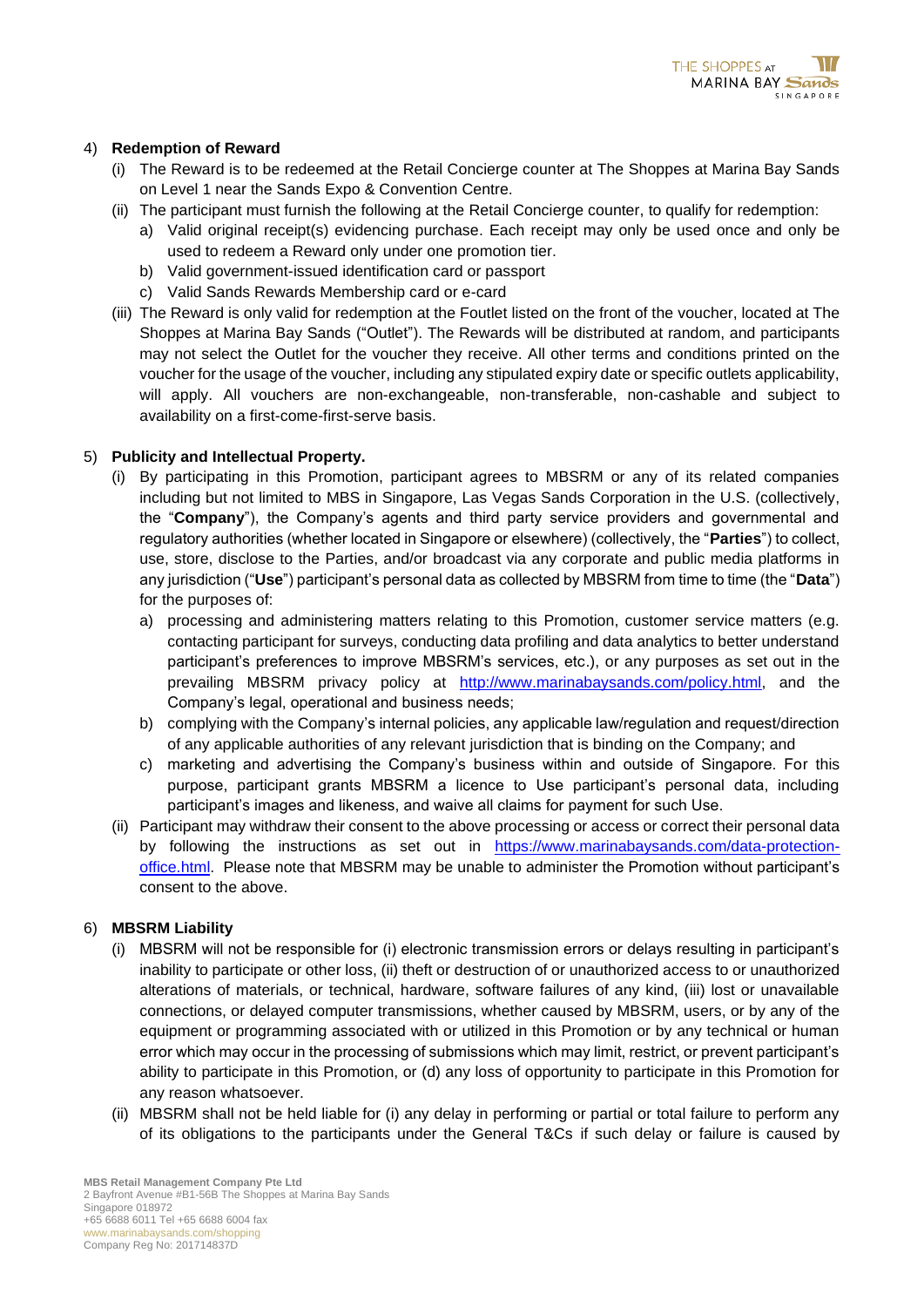circumstances beyond the reasonable control of MBSRM, or (ii) its affiliates, authorized dealers/distributors, agents, including without limitation delays, changes, disruptions, cancellations, diversions or substitutions howsoever caused including without limitation as a result of war, terrorist action or threatened terrorist action, strikes, hostilities, civil commotions, accidents, fire, flood or natural catastrophes. MBSRM shall not be obliged to give any reason or enter into any correspondence with any persons on any matter concerning this Promotion.

- (iii) Participant shall release and hold harmless MBSRM and its affiliates, advertising and promotion agencies, representatives, agents, successors, assigns, employees, officers, and directors from any liability, illness, injury, death, loss, litigation, claim, or damage that may occur, directly or indirectly, whether caused by negligence or not, from participant's participation in the Promotion.
- (iv) MBSRM assumes no liability or responsibility for the acts or omissions of the Participating Outlets or the Outlet. Any disputes in connection with the goods and services provided by the Participating Outlets or the Outlet are to be resolved directly between the participant and the relevant outlet.

## 7) **Modification to the Rules**

- (i) MBSRM reserves all rights in relation to this Promotion, including but not limited to:
	- a) the right to revise, alter or delete any terms and conditions in the General T&Cs at any time without prior notice; and
	- b) the right to postpone, temporarily halt, or terminate this Promotion, or adjust the structure, type and distribution of this Promotion] including prizes, at its sole and absolute discretion.
- (ii) MBSRM has the right to final interpretation of the Rules.
- 8) MBSRM and/or its related corporations shall not be responsible for any losses, expenses, costs, damages or injuries (including special, indirect and consequential losses) arising from or in connection with the Promotion and/or the receipt or redemption of the discount.
- 9) In the event of any dispute, the decision of MBSRM and/or its related corporations is final and binding. Participant customers shall not commence any legal or other proceedings in any court or tribunal in any jurisdiction in respect of any such dispute.